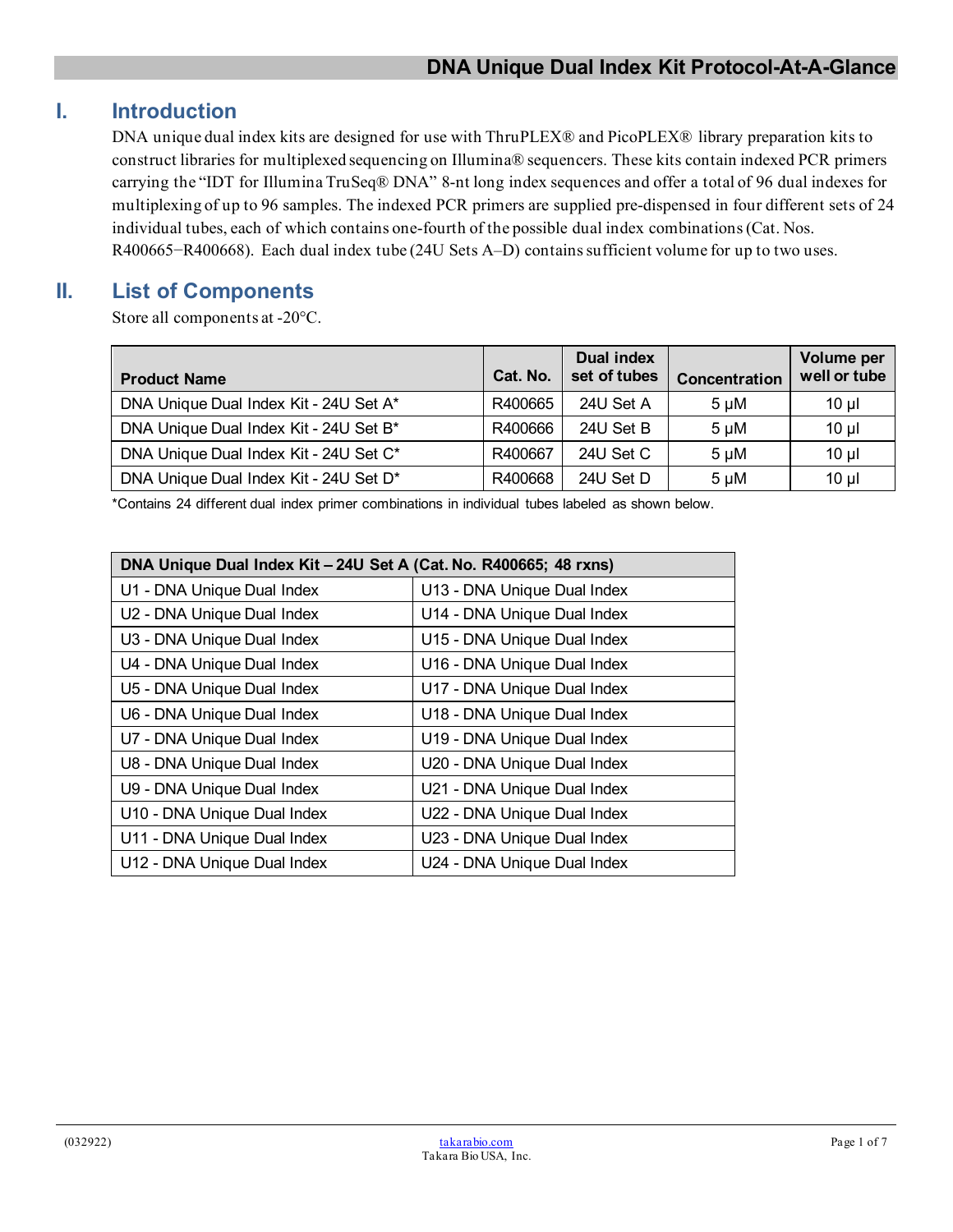| DNA Unique Dual Index Kit - 24U Set B (Cat. No. R400666; 48 rxns) |                             |  |
|-------------------------------------------------------------------|-----------------------------|--|
| U25 - DNA Unique Dual Index                                       | U37 - DNA Unique Dual Index |  |
| U26 - DNA Unique Dual Index                                       | U38 - DNA Unique Dual Index |  |
| U27 - DNA Unique Dual Index                                       | U39 - DNA Unique Dual Index |  |
| U28 - DNA Unique Dual Index                                       | U40 - DNA Unique Dual Index |  |
| U29 - DNA Unique Dual Index                                       | U41 - DNA Unique Dual Index |  |
| U30 - DNA Unique Dual Index                                       | U42 - DNA Unique Dual Index |  |
| U31 - DNA Unique Dual Index                                       | U43 - DNA Unique Dual Index |  |
| U32 - DNA Unique Dual Index                                       | U44 - DNA Unique Dual Index |  |
| U33 - DNA Unique Dual Index                                       | U45 - DNA Unique Dual Index |  |
| U34 - DNA Unique Dual Index                                       | U46 - DNA Unique Dual Index |  |
| U35 - DNA Unique Dual Index                                       | U47 - DNA Unique Dual Index |  |
| U36 - DNA Unique Dual Index                                       | U48 - DNA Unique Dual Index |  |

| DNA Unique Dual Index Kit - 24U Set C (Cat. No. R400667; 48 rxns) |                             |  |
|-------------------------------------------------------------------|-----------------------------|--|
| U49 - DNA Unique Dual Index                                       | U61 - DNA Unique Dual Index |  |
| U50 - DNA Unique Dual Index                                       | U62 - DNA Unique Dual Index |  |
| U51 - DNA Unique Dual Index                                       | U63 - DNA Unique Dual Index |  |
| U52 - DNA Unique Dual Index                                       | U64 - DNA Unique Dual Index |  |
| U53 - DNA Unique Dual Index                                       | U65 - DNA Unique Dual Index |  |
| U54 - DNA Unique Dual Index                                       | U66 - DNA Unique Dual Index |  |
| U55 - DNA Unique Dual Index                                       | U67 - DNA Unique Dual Index |  |
| U56 - DNA Unique Dual Index                                       | U68 - DNA Unique Dual Index |  |
| U57 - DNA Unique Dual Index                                       | U69 - DNA Unique Dual Index |  |
| U58 - DNA Unique Dual Index                                       | U70 - DNA Unique Dual Index |  |
| U59 - DNA Unique Dual Index                                       | U71 - DNA Unique Dual Index |  |
| U60 - DNA Unique Dual Index                                       | U72 - DNA Unique Dual Index |  |

| DNA Unique Dual Index Kit - 24U Set D (Cat. No. R400668; 48 rxns) |                             |  |
|-------------------------------------------------------------------|-----------------------------|--|
| U73 - DNA Unique Dual Index                                       | U85 - DNA Unique Dual Index |  |
| U74 - DNA Unique Dual Index                                       | U86 - DNA Unique Dual Index |  |
| U75 - DNA Unique Dual Index                                       | U87 - DNA Unique Dual Index |  |
| U76 - DNA Unique Dual Index                                       | U88 - DNA Unique Dual Index |  |
| U77 - DNA Unique Dual Index                                       | U89 - DNA Unique Dual Index |  |
| U78 - DNA Unique Dual Index                                       | U90 - DNA Unique Dual Index |  |
| U79 - DNA Unique Dual Index                                       | U91 - DNA Unique Dual Index |  |
| U80 - DNA Unique Dual Index                                       | U92 - DNA Unique Dual Index |  |
| U81 - DNA Unique Dual Index                                       | U93 - DNA Unique Dual Index |  |
| U82 - DNA Unique Dual Index                                       | U94 - DNA Unique Dual Index |  |
| U83 - DNA Unique Dual Index                                       | U95 - DNA Unique Dual Index |  |
| U84 - DNA Unique Dual Index                                       | U96 - DNA Unique Dual Index |  |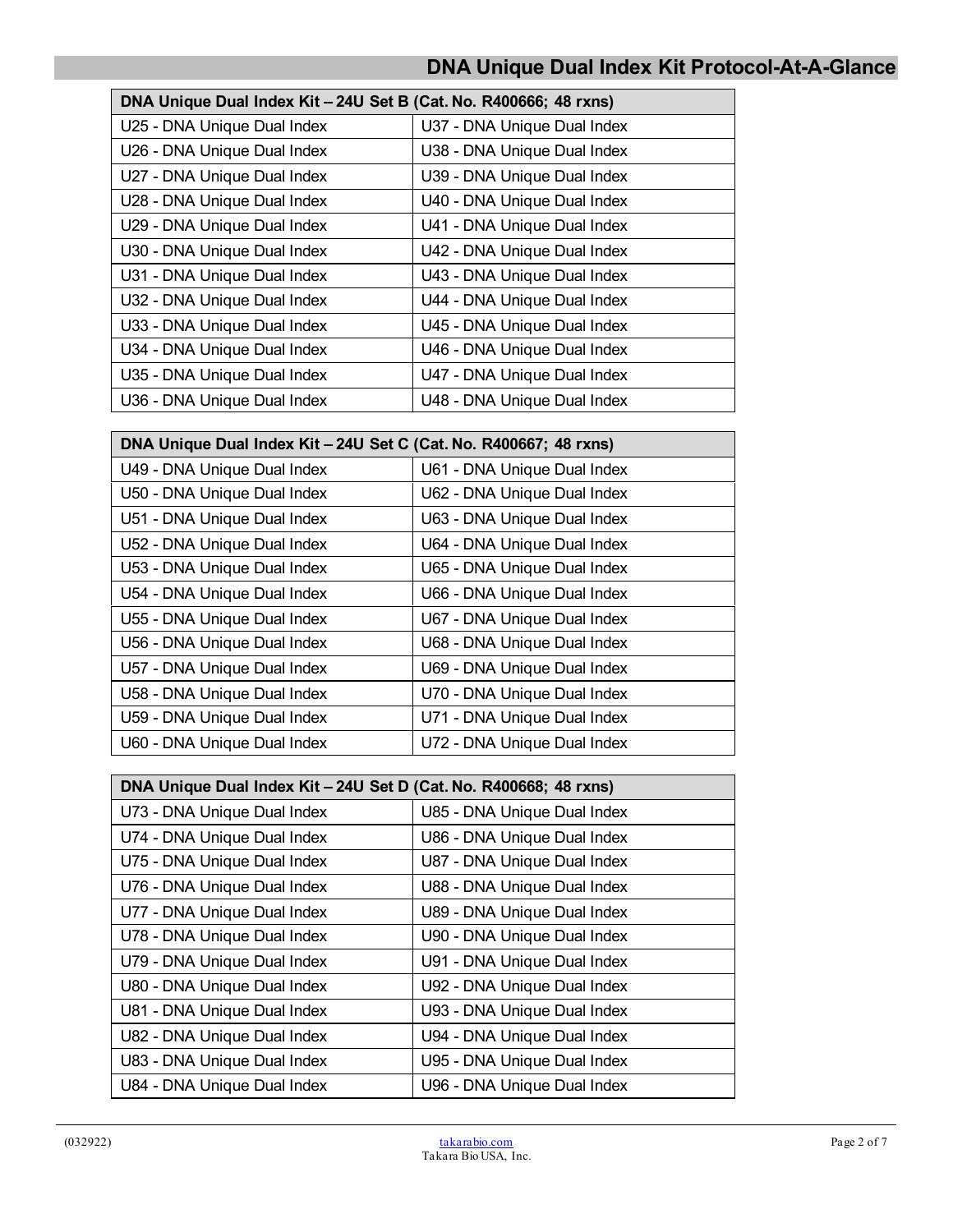## **III. General Considerations**

### **A. Best Practices**

- No more than four freeze/thaw cycles are recommended for the DNA unique dual index kits.
- Prior to use, remove the kit from the freezer and thaw for 10 min on the bench top. Spin in a tabletop centrifuge to collect contents at the bottom of the tubes. Thoroughly wipe the tubes with 70% ethanol and allow them to dry.

## **B. Product Compatibility**

The DNA unique dual index kits are designed for use with the NGS library preparation kits listed below. Please refer to the kit-specific user manual for instructions on using the indexed PCR primers provided in the DNA unique dual index kits.

- PicoPLEX DNA-seq Kit (Cat. No. R300381)
- ThruPLEX DNA-seq kits (Cat. Nos. R400406, R400407, R400427, R400428 & R400523)
- ThruPLEX Plasma-seq kits (Cat. Nos. R400490, R400491 & R400492)
- ThruPLEX Tag-seq kits (Cat. Nos. R400584, R400585 & R400586)

## **C. Multiplexing and Index Pooling**

It is very important to select appropriate single indexes that are unique and meet the Illuminarecommended compatibility requirements. For low-plex pooling guidelines, please refer to Illumina's Index Adapters Pooling Guide (Illumina, Publication Document #1000000041074 v00).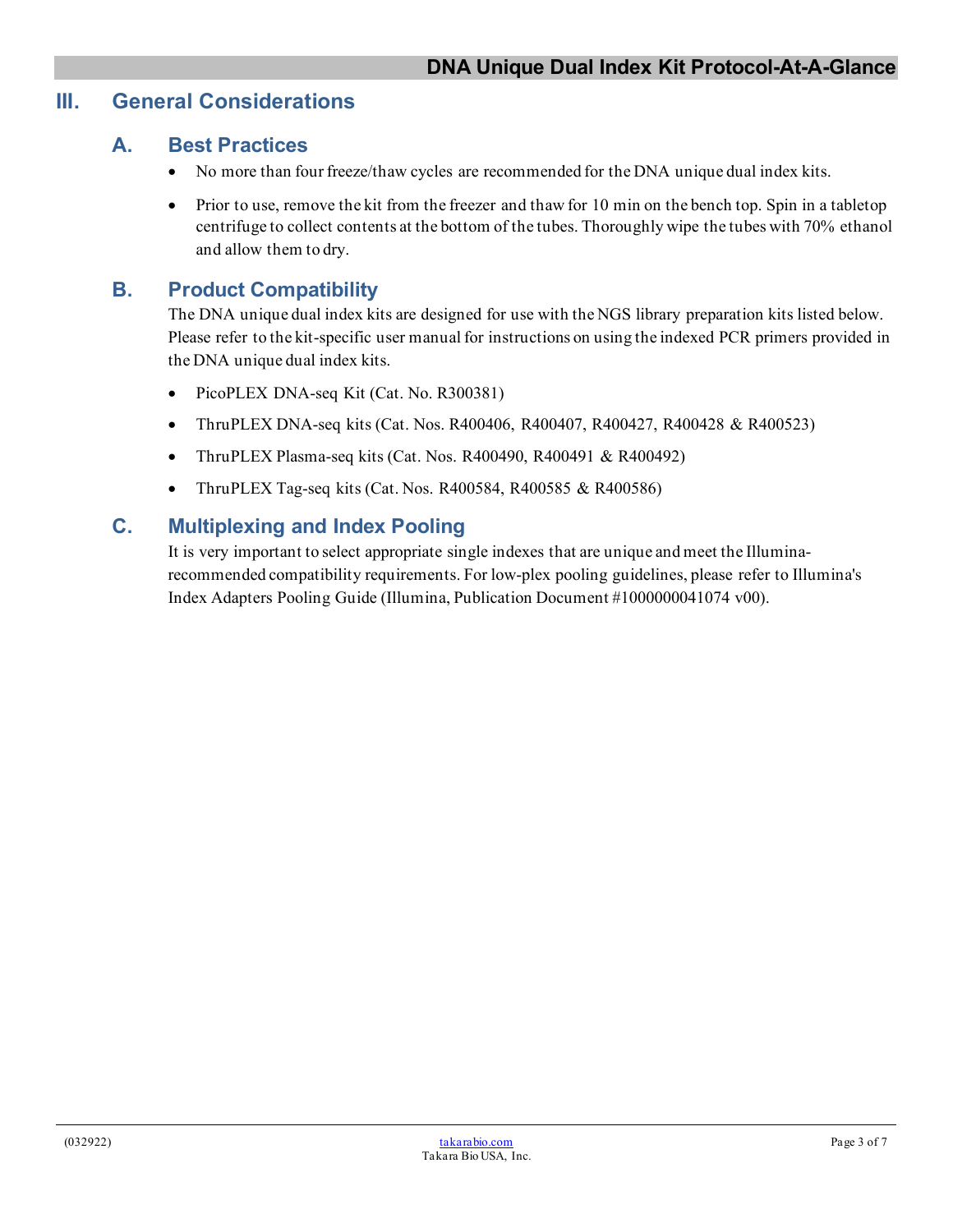## **IV. DNA Unique Dual Index Sequences**

1. The DNA unique dual indexes are 8-nt long and employ the "IDT for Illumina TruSeq DNA" i5 and i7 dual index sequences (Table 1; continues over three pages).

**Table 1. DNA Unique Dual Index Sequences**

| i7              |                     | <b>i5 Bases for Sample</b><br><b>Sheet</b> | <b>i5 Bases for Sample</b><br><b>Sheet</b> |
|-----------------|---------------------|--------------------------------------------|--------------------------------------------|
| <b>Index</b>    | <b>i7 Bases for</b> | (MiSeq®, NovaSeq™,                         | (MiniSeq <sup>™</sup> , NextSeq®,          |
| <b>Name</b>     | <b>Sample Sheet</b> | HiSeq® 2000/2500)                          | HiSeq 3000/4000)                           |
| U <sub>1</sub>  | <b>CCGCGGTT</b>     | <b>AGCGCTAG</b>                            | <b>CTAGCGCT</b>                            |
| U <sub>2</sub>  | <b>TTATAACC</b>     | <b>GATATCGA</b>                            | <b>TCGATATC</b>                            |
| U <sub>3</sub>  | <b>GGACTTGG</b>     | <b>CGCAGACG</b>                            | <b>CGTCTGCG</b>                            |
| U4              | <b>AAGTCCAA</b>     | <b>TATGAGTA</b>                            | <b>TACTCATA</b>                            |
| U <sub>5</sub>  | <b>ATCCACTG</b>     | <b>AGGTGCGT</b>                            | <b>ACGCACCT</b>                            |
| U <sub>6</sub>  | <b>GCTTGTCA</b>     | <b>GAACATAC</b>                            | <b>GTATGTTC</b>                            |
| U7              | <b>CAAGCTAG</b>     | <b>ACATAGCG</b>                            | <b>CGCTATGT</b>                            |
| U8              | <b>TGGATCGA</b>     | <b>GTGCGATA</b>                            | <b>TATCGCAC</b>                            |
| U9              | <b>AGTTCAGG</b>     | <b>CCAACAGA</b>                            | <b>TCTGTTGG</b>                            |
| U <sub>10</sub> | <b>GACCTGAA</b>     | <b>TTGGTGAG</b>                            | <b>CTCACCAA</b>                            |
| U11             | <b>TCTCTACT</b>     | <b>CGCGGTTC</b>                            | <b>GAACCGCG</b>                            |
| U12             | <b>CTCTCGTC</b>     | <b>TATAACCT</b>                            | <b>AGGTTATA</b>                            |
| U13             | <b>CCAAGTCT</b>     | AAGGATGA                                   | <b>TCATCCTT</b>                            |
| U14             | <b>TTGGACTC</b>     | <b>GGAAGCAG</b>                            | <b>CTGCTTCC</b>                            |
| U15             | <b>GGCTTAAG</b>     | <b>TCGTGACC</b>                            | <b>GGTCACGA</b>                            |
| U16             | <b>AATCCGGA</b>     | <b>CTACAGTT</b>                            | <b>AACTGTAG</b>                            |
| U17             | <b>TAATACAG</b>     | <b>ATATTCAC</b>                            | <b>GTGAATAT</b>                            |
| U18             | <b>CGGCGTGA</b>     | <b>GCGCCTGT</b>                            | <b>ACAGGCGC</b>                            |
| U <sub>19</sub> | <b>ATGTAAGT</b>     | <b>ACTCTATG</b>                            | <b>CATAGAGT</b>                            |
| U20             | <b>GCACGGAC</b>     | <b>GTCTCGCA</b>                            | <b>TGCGAGAC</b>                            |
| U21             | <b>GGTACCTT</b>     | AAGACGTC                                   | <b>GACGTCTT</b>                            |
| U22             | <b>AACGTTCC</b>     | <b>GGAGTACT</b>                            | <b>AGTACTCC</b>                            |
| U23             | <b>GCAGAATT</b>     | <b>ACCGGCCA</b>                            | <b>TGGCCGGT</b>                            |
| U24             | <b>ATGAGGCC</b>     | <b>GTTAATTG</b>                            | <b>CAATTAAC</b>                            |
| U25             | <b>ACTAAGAT</b>     | <b>AACCGCGG</b>                            | <b>CCGCGGTT</b>                            |
| U26             | <b>GTCGGAGC</b>     | <b>GGTTATAA</b>                            | <b>TTATAACC</b>                            |
| U27             | <b>CTTGGTAT</b>     | <b>CCAAGTCC</b>                            | <b>GGACTTGG</b>                            |
| U28             | <b>TCCAACGC</b>     | <b>TTGGACTT</b>                            | <b>AAGTCCAA</b>                            |
| U29             | <b>CCGTGAAG</b>     | <b>CAGTGGAT</b>                            | <b>ATCCACTG</b>                            |
| U30             | TTACAGGA            | <b>TGACAAGC</b>                            | <b>GCTTGTCA</b>                            |
| U31             | <b>GGCATTCT</b>     | <b>CTAGCTTG</b>                            | <b>CAAGCTAG</b>                            |
| U32             | <b>AATGCCTC</b>     | <b>TCGATCCA</b>                            | <b>TGGATCGA</b>                            |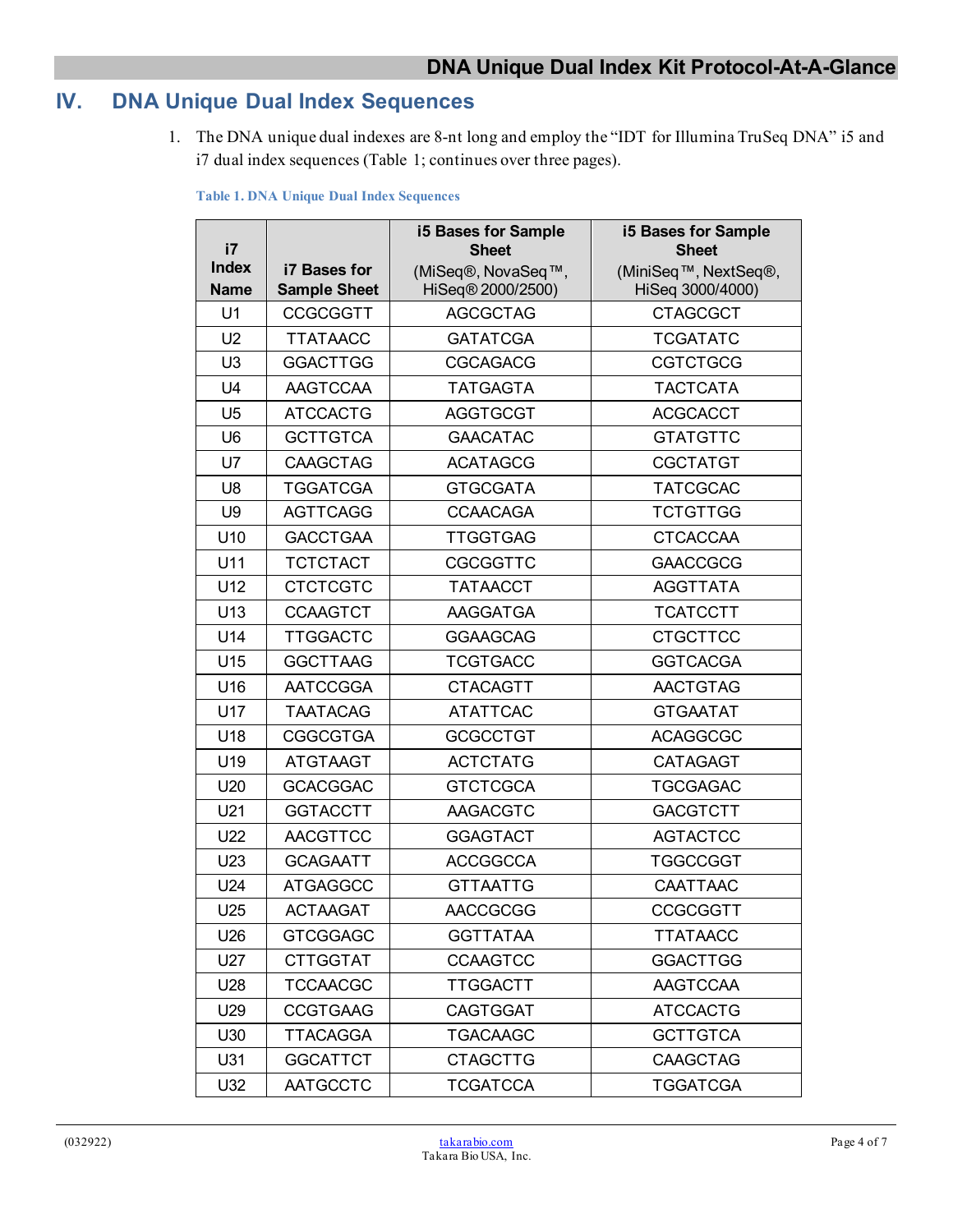| i7                          |                                            | <b>i5 Bases for Sample</b><br><b>Sheet</b> | <b>i5 Bases for Sample</b><br><b>Sheet</b> |
|-----------------------------|--------------------------------------------|--------------------------------------------|--------------------------------------------|
| <b>Index</b><br><b>Name</b> | <b>i7 Bases for</b><br><b>Sample Sheet</b> | (MiSeq, NovaSeq,<br>HiSeq 2000/2500)       | (MiniSeq, NextSeq,<br>HiSeq 3000/4000)     |
| U33                         | <b>TACCGAGG</b>                            | <b>CCTGAACT</b>                            | <b>AGTTCAGG</b>                            |
| U34                         | <b>CGTTAGAA</b>                            | <b>TTCAGGTC</b>                            | <b>GACCTGAA</b>                            |
| U35                         | <b>AGCCTCAT</b>                            | AGTAGAGA                                   | <b>TCTCTACT</b>                            |
| U36                         | <b>GATTCTGC</b>                            | <b>GACGAGAG</b>                            | <b>CTCTCGTC</b>                            |
| U37                         | <b>TCGTAGTG</b>                            | AGACTTGG                                   | <b>CCAAGTCT</b>                            |
| U38                         | <b>CTACGACA</b>                            | <b>GAGTCCAA</b>                            | <b>TTGGACTC</b>                            |
| U39                         | <b>TAAGTGGT</b>                            | <b>CTTAAGCC</b>                            | <b>GGCTTAAG</b>                            |
| U40                         | <b>CGGACAAC</b>                            | <b>TCCGGATT</b>                            | AATCCGGA                                   |
| U41                         | <b>ATATGGAT</b>                            | <b>CTGTATTA</b>                            | <b>TAATACAG</b>                            |
| U42                         | <b>GCGCAAGC</b>                            | <b>TCACGCCG</b>                            | <b>CGGCGTGA</b>                            |
| U43                         | AAGATACT                                   | <b>ACTTACAT</b>                            | <b>ATGTAAGT</b>                            |
| U44                         | <b>GGAGCGTC</b>                            | <b>GTCCGTGC</b>                            | <b>GCACGGAC</b>                            |
| U45                         | <b>ATGGCATG</b>                            | <b>AAGGTACC</b>                            | <b>GGTACCTT</b>                            |
| U46                         | <b>GCAATGCA</b>                            | <b>GGAACGTT</b>                            | <b>AACGTTCC</b>                            |
| U47                         | <b>GTTCCAAT</b>                            | AATTCTGC                                   | <b>GCAGAATT</b>                            |
| U48                         | <b>ACCTTGGC</b>                            | <b>GGCCTCAT</b>                            | <b>ATGAGGCC</b>                            |
| U49                         | <b>ATATCTCG</b>                            | <b>ATCTTAGT</b>                            | <b>ACTAAGAT</b>                            |
| U50                         | <b>GCGCTCTA</b>                            | <b>GCTCCGAC</b>                            | <b>GTCGGAGC</b>                            |
| U51                         | <b>AACAGGTT</b>                            | <b>ATACCAAG</b>                            | <b>CTTGGTAT</b>                            |
| U <sub>52</sub>             | <b>GGTGAACC</b>                            | <b>GCGTTGGA</b>                            | <b>TCCAACGC</b>                            |
| U <sub>53</sub>             | <b>CAACAATG</b>                            | <b>CTTCACGG</b>                            | <b>CCGTGAAG</b>                            |
| U <sub>54</sub>             | <b>TGGTGGCA</b>                            | <b>TCCTGTAA</b>                            | <b>TTACAGGA</b>                            |
| U <sub>55</sub>             | <b>AGGCAGAG</b>                            | <b>AGAATGCC</b>                            | <b>GGCATTCT</b>                            |
| U <sub>56</sub>             | <b>GAATGAGA</b>                            | <b>GAGGCATT</b>                            | <b>AATGCCTC</b>                            |
| U57                         | <b>TGCGGCGT</b>                            | <b>CCTCGGTA</b>                            | <b>TACCGAGG</b>                            |
| U58                         | <b>CATAATAC</b>                            | <b>TTCTAACG</b>                            | <b>CGTTAGAA</b>                            |
| U <sub>59</sub>             | <b>GATCTATC</b>                            | <b>ATGAGGCT</b>                            | <b>AGCCTCAT</b>                            |
| U60                         | <b>AGCTCGCT</b>                            | <b>GCAGAATC</b>                            | <b>GATTCTGC</b>                            |
| U61                         | <b>CGGAACTG</b>                            | <b>CACTACGA</b>                            | <b>TCGTAGTG</b>                            |
| U62                         | <b>TAAGGTCA</b>                            | <b>TGTCGTAG</b>                            | <b>CTACGACA</b>                            |
| U63                         | <b>TTGCCTAG</b>                            | <b>ACCACTTA</b>                            | <b>TAAGTGGT</b>                            |
| U64                         | <b>CCATTCGA</b>                            | <b>GTTGTCCG</b>                            | <b>CGGACAAC</b>                            |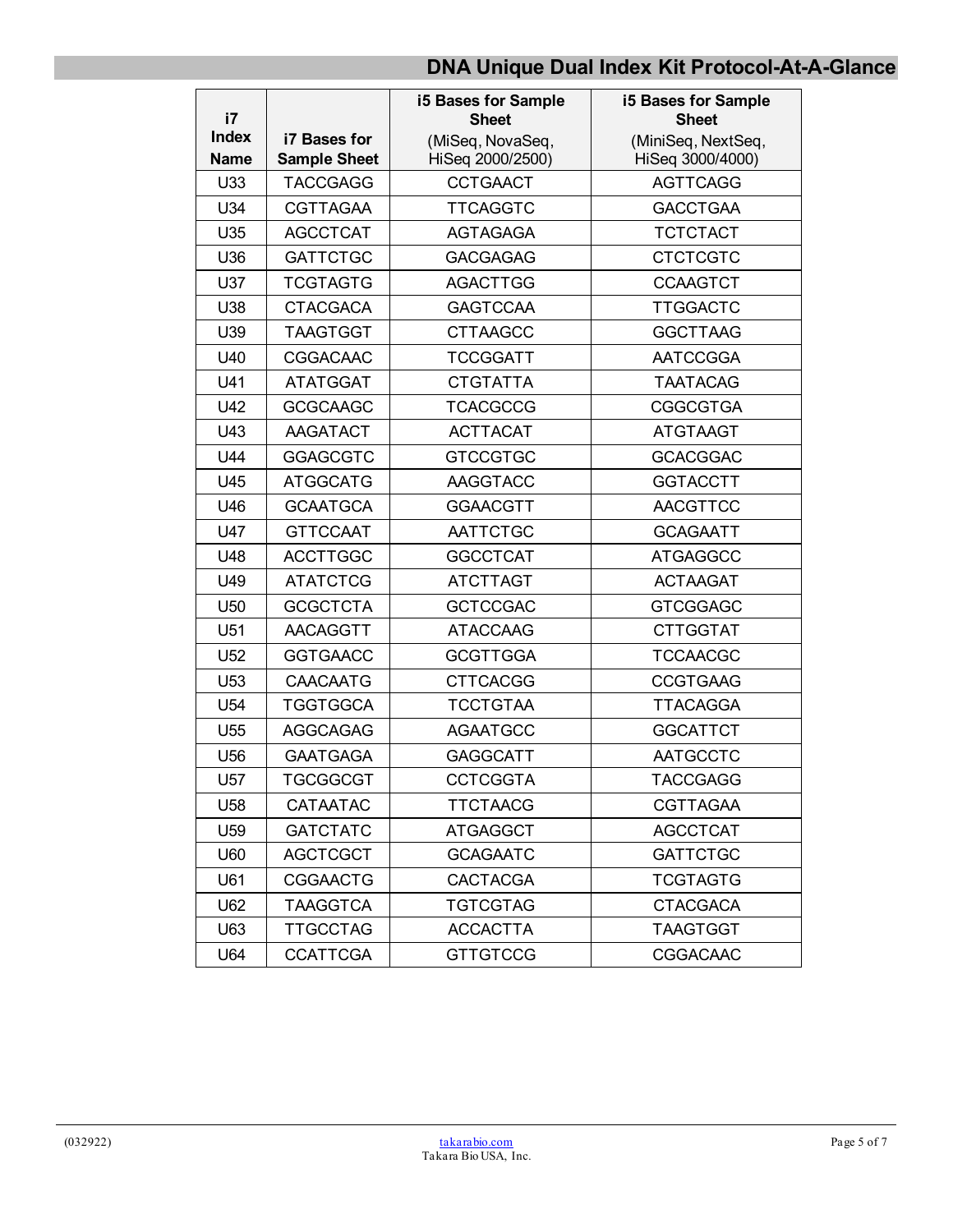| i7                          |                                     | <b>i5 Bases for Sample</b><br><b>Sheet</b> | i5 Bases for Sample<br><b>Sheet</b>    |
|-----------------------------|-------------------------------------|--------------------------------------------|----------------------------------------|
| <b>Index</b><br><b>Name</b> | i7 Bases for<br><b>Sample Sheet</b> | (MiSeq, NovaSeq,<br>HiSeq 2000/2500)       | (MiniSeq, NextSeq,<br>HiSeq 3000/4000) |
| U65                         | <b>ACACTAAG</b>                     | <b>ATCCATAT</b>                            | <b>ATATGGAT</b>                        |
| U66                         | <b>GTGTCGGA</b>                     | <b>GCTTGCGC</b>                            | <b>GCGCAAGC</b>                        |
| U67                         | <b>TTCCTGTT</b>                     | <b>AGTATCTT</b>                            | AAGATACT                               |
| U68                         | <b>CCTTCACC</b>                     | <b>GACGCTCC</b>                            | <b>GGAGCGTC</b>                        |
| U69                         | <b>GCCACAGG</b>                     | <b>CATGCCAT</b>                            | <b>ATGGCATG</b>                        |
| U70                         | <b>ATTGTGAA</b>                     | <b>TGCATTGC</b>                            | <b>GCAATGCA</b>                        |
| U71                         | <b>ACTCGTGT</b>                     | <b>ATTGGAAC</b>                            | <b>GTTCCAAT</b>                        |
| U72                         | <b>GTCTACAC</b>                     | <b>GCCAAGGT</b>                            | <b>ACCTTGGC</b>                        |
| U73                         | <b>CAATTAAC</b>                     | <b>CGAGATAT</b>                            | <b>ATATCTCG</b>                        |
| U74                         | <b>TGGCCGGT</b>                     | <b>TAGAGCGC</b>                            | <b>GCGCTCTA</b>                        |
| U75                         | <b>AGTACTCC</b>                     | <b>AACCTGTT</b>                            | AACAGGTT                               |
| U76                         | <b>GACGTCTT</b>                     | <b>GGTTCACC</b>                            | <b>GGTGAACC</b>                        |
| <b>U77</b>                  | <b>TGCGAGAC</b>                     | <b>CATTGTTG</b>                            | <b>CAACAATG</b>                        |
| U78                         | <b>CATAGAGT</b>                     | <b>TGCCACCA</b>                            | TGGTGGCA                               |
| U79                         | <b>ACAGGCGC</b>                     | <b>CTCTGCCT</b>                            | <b>AGGCAGAG</b>                        |
| U80                         | <b>GTGAATAT</b>                     | <b>TCTCATTC</b>                            | <b>GAATGAGA</b>                        |
| U81                         | <b>AACTGTAG</b>                     | <b>ACGCCGCA</b>                            | TGCGGCGT                               |
| U82                         | <b>GGTCACGA</b>                     | <b>GTATTATG</b>                            | CATAATAC                               |
| U83                         | <b>CTGCTTCC</b>                     | <b>GATAGATC</b>                            | <b>GATCTATC</b>                        |
| U84                         | <b>TCATCCTT</b>                     | <b>AGCGAGCT</b>                            | <b>AGCTCGCT</b>                        |
| U85                         | <b>AGGTTATA</b>                     | <b>CAGTTCCG</b>                            | <b>CGGAACTG</b>                        |
| U86                         | <b>GAACCGCG</b>                     | <b>TGACCTTA</b>                            | <b>TAAGGTCA</b>                        |
| U87                         | <b>CTCACCAA</b>                     | <b>CTAGGCAA</b>                            | <b>TTGCCTAG</b>                        |
| U88                         | <b>TCTGTTGG</b>                     | <b>TCGAATGG</b>                            | <b>CCATTCGA</b>                        |
| U89                         | <b>TATCGCAC</b>                     | <b>CTTAGTGT</b>                            | <b>ACACTAAG</b>                        |
| U90                         | <b>CGCTATGT</b>                     | <b>TCCGACAC</b>                            | <b>GTGTCGGA</b>                        |
| U91                         | <b>GTATGTTC</b>                     | AACAGGAA                                   | <b>TTCCTGTT</b>                        |
| U92                         | <b>ACGCACCT</b>                     | <b>GGTGAAGG</b>                            | <b>CCTTCACC</b>                        |
| U93                         | <b>TACTCATA</b>                     | <b>CCTGTGGC</b>                            | <b>GCCACAGG</b>                        |
| U94                         | <b>CGTCTGCG</b>                     | <b>TTCACAAT</b>                            | <b>ATTGTGAA</b>                        |
| U95                         | <b>TCGATATC</b>                     | <b>ACACGAGT</b>                            | <b>ACTCGTGT</b>                        |
| U96                         | <b>CTAGCGCT</b>                     | <b>GTGTAGAC</b>                            | <b>GTCTACAC</b>                        |

**IMPORTANT:** When using the indexed PCR primers provided in the DNA unique dual index kits, make sure to follow the instructions in the user manual that is specific for the kit you are using them with (Section III.B).